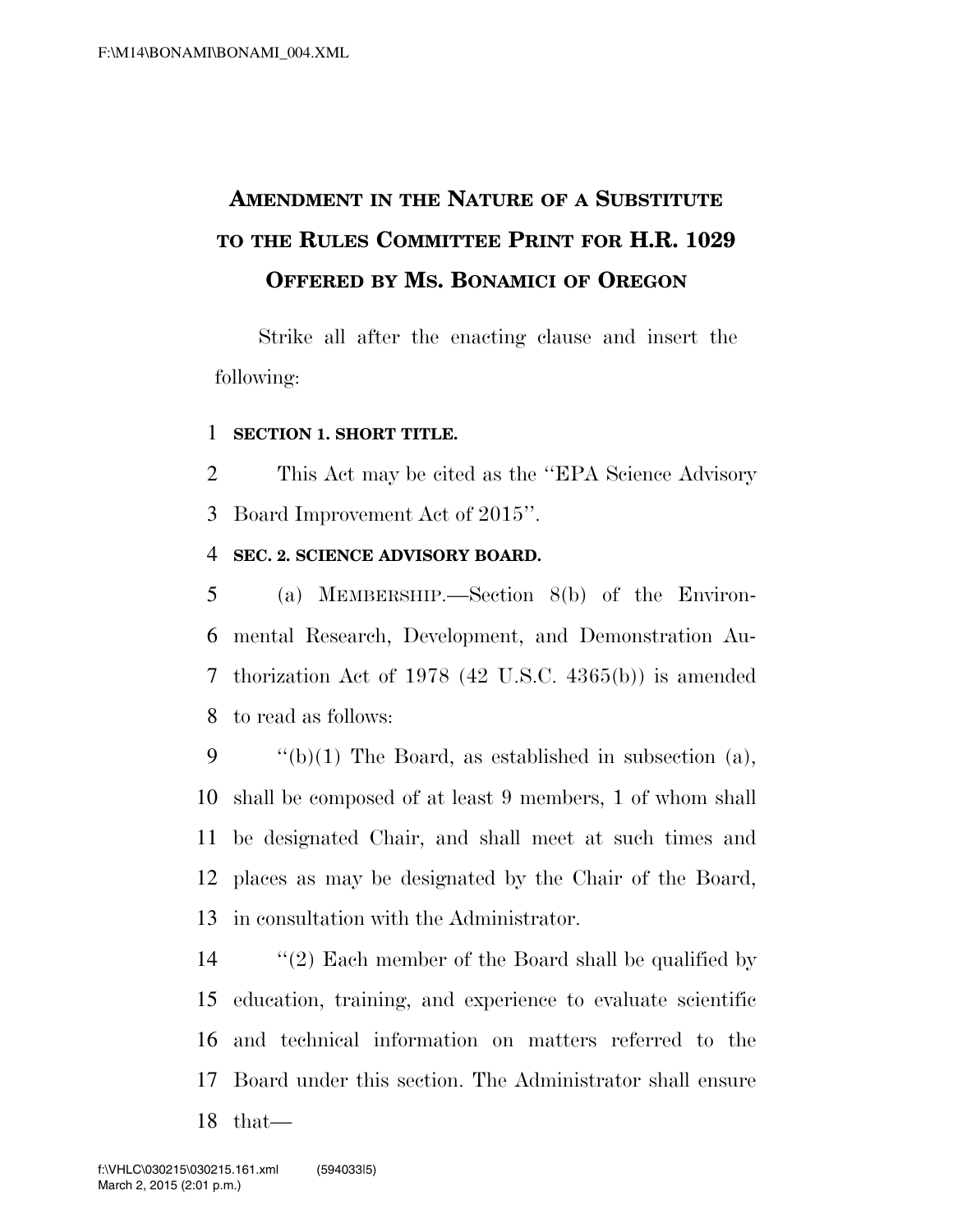2

| $\mathbf{1}$   | $\lq\lq$ the Board is fairly balanced in its mem-       |
|----------------|---------------------------------------------------------|
| $\overline{2}$ | bership in terms of the points of view represented      |
| 3              | and the functions to be performed;                      |
| $\overline{4}$ | "(B) no Board member shall participate in an            |
| 5              | advisory activity of the Board involving a particular   |
| 6              | matter or specific party which the Board member         |
| 7              | has a direct or predictable financial interest;         |
| 8              | "(C) no Board member is a registered lobbyist,          |
| 9              | or has served as a registered lobby ist within a 4-year |
| 10             | period prior to nomination to the Board; and            |
| 11             | "(D) Board members shall be designated as               |
| 12             | special Government employees.                           |
| 13             | $\lq(3)$ The Administrator shall—                       |
| 14             | $\lq\lq$ solicit public nominations for the Board by    |
| 15             | publishing a notification in the Federal Register;      |
| 16             | "(B) make public the list of nominees, includ-          |
| 17             | $ing$ —                                                 |
| 18             | "(i) the identity of the entities that nomi-            |
| 19             | nated each nominee; and                                 |
| 20             | "(ii) the professional credentials of each              |
| 21             | nominee, including relevant expertise and expe-         |
| 22             | rience, as well as the sources of research fund-        |
| 23             | ing and professional activities such as represen-       |
| 24             | tational work, expert testimony, and contract           |
| 25             | work dating back 2 years;                               |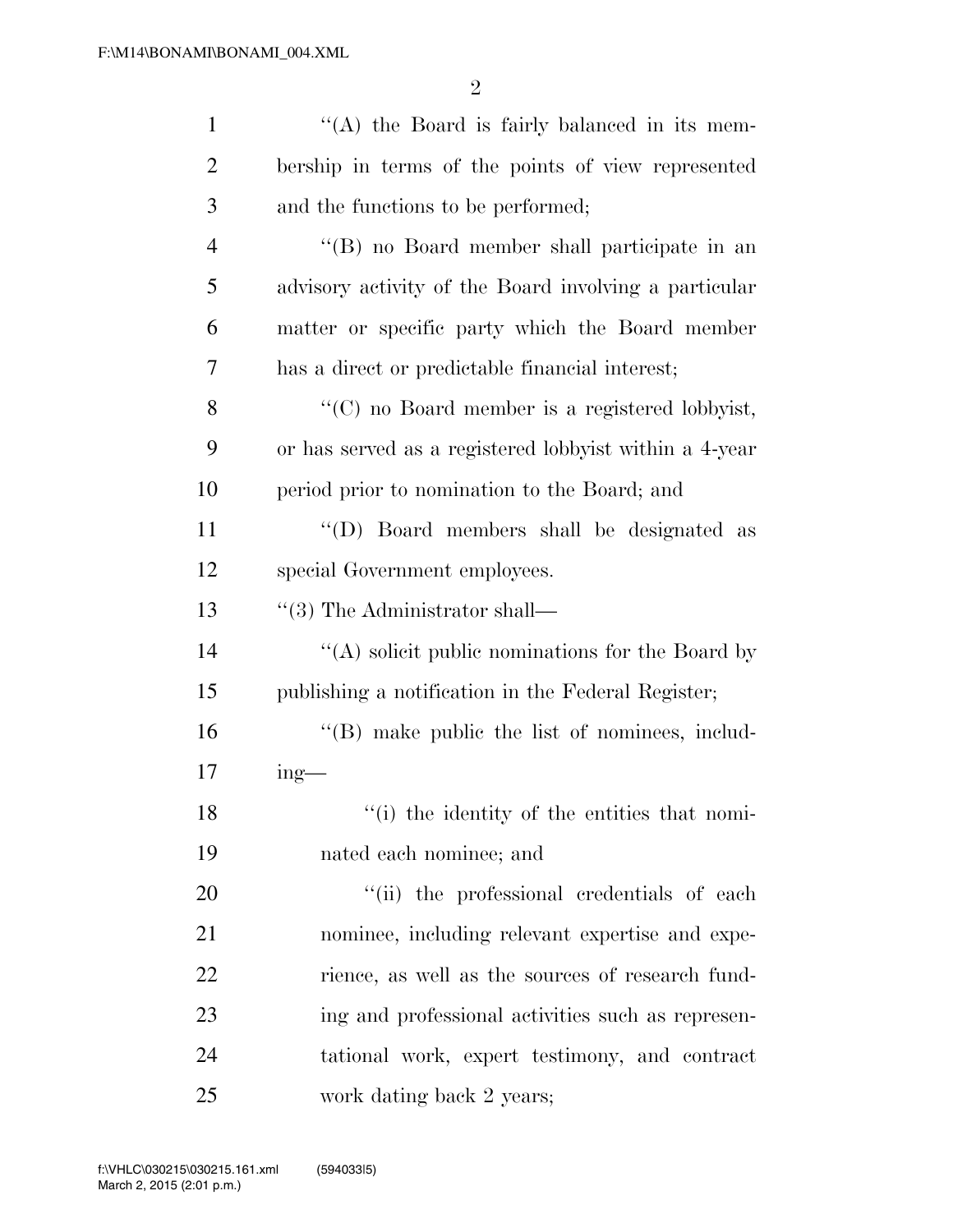| $\mathbf{1}$   | $\cdot\cdot$ (C) solicit public comment on the nominees; |
|----------------|----------------------------------------------------------|
| $\overline{2}$ | "(D) develop, and make publically available, a           |
| 3              | formal memorandum describing each advisory activ-        |
| $\overline{4}$ | ity to be undertaken by the Board which shall in-        |
| 5              | clude—                                                   |
| 6              | "(i) the charge to the Board, including an               |
| 7              | explanation of the scope of issues to be ad-             |
| 8              | dressed by the Board and the formal statement            |
| 9              | of questions posed to the Board;                         |
| 10             | "(ii) the ethics rules, if applicable, that              |
| 11             | would apply to Board members; and                        |
| 12             | "(iii) other information relied on to sup-               |
| 13             | port the selection of panel members; and                 |
| 14             | $\lq\lq$ (E) require that, upon their provisional nomi-  |
| 15             | nation, nominees shall be required to complete a         |
| 16             | written form disclosing information related to finan-    |
| 17             | cial relationships and interests that may, or could be   |
| 18             | predicted to, be relevant to the Board's advisory ac-    |
| 19             | tivities, and relevant professional activities and pub-  |
| 20             | lic statements, for the 2-year period prior to the       |
| 21             | date of their nomination, in a manner sufficient for     |
| 22             | the Administrator to assess the independence and         |
| 23             | points of view of the candidates.".                      |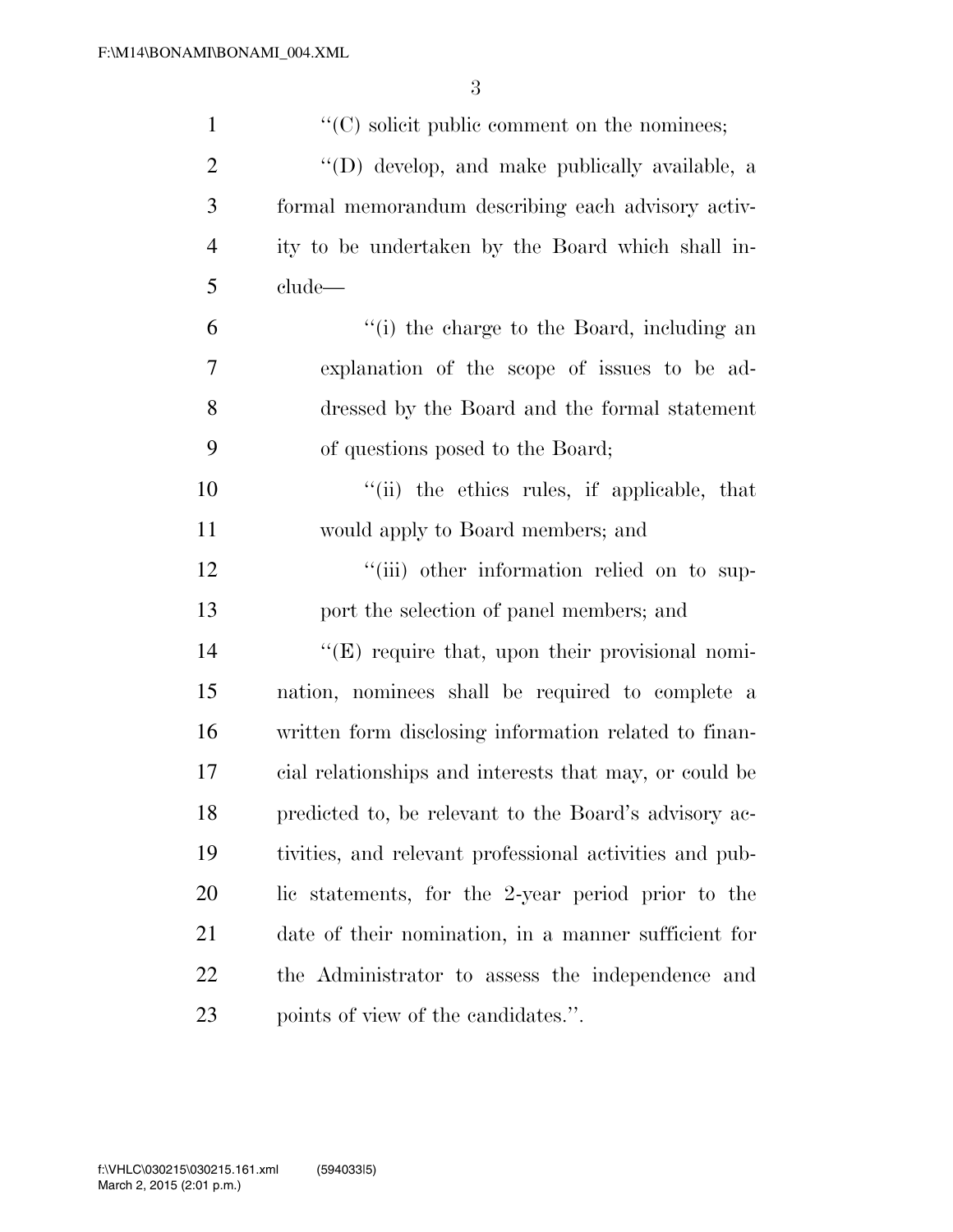(b) PUBLIC PARTICIPATION AND TRANSPARENCY.— Section 8(h) of such Act (42 U.S.C. 4365(h)) is amended to read as follows:

 $\frac{4}{2}$  ''(h)(1) The Board shall make every effort, consistent with applicable law, including section 552 of title 5, United States Code (commonly known as the 'Freedom of Information Act') and section 552a of title 5, United States Code (commonly known as the 'Privacy Act'), to maximize public participation and transparency, including making the scientific and technical advice of the Board and any committees or investigative panels of the Board publicly available in electronic form on the website of the Environmental Protection Agency.

 ''(2) The Administrator and the Board shall encour- age and solicit public comments on the advisory activities of Board, including written and oral comments, especially comments that provide specific scientific or technical in- formation or analysis for the Board to consider, or com- ments related to the clarity or accuracy of the rec-ommendations being considered by the Board.

21 "(3) The Administrator shall specify the areas of ex- pertise being sought and make every effort to solicit can- didate recommendations from the public, and solicit public comments on candidates selected.''.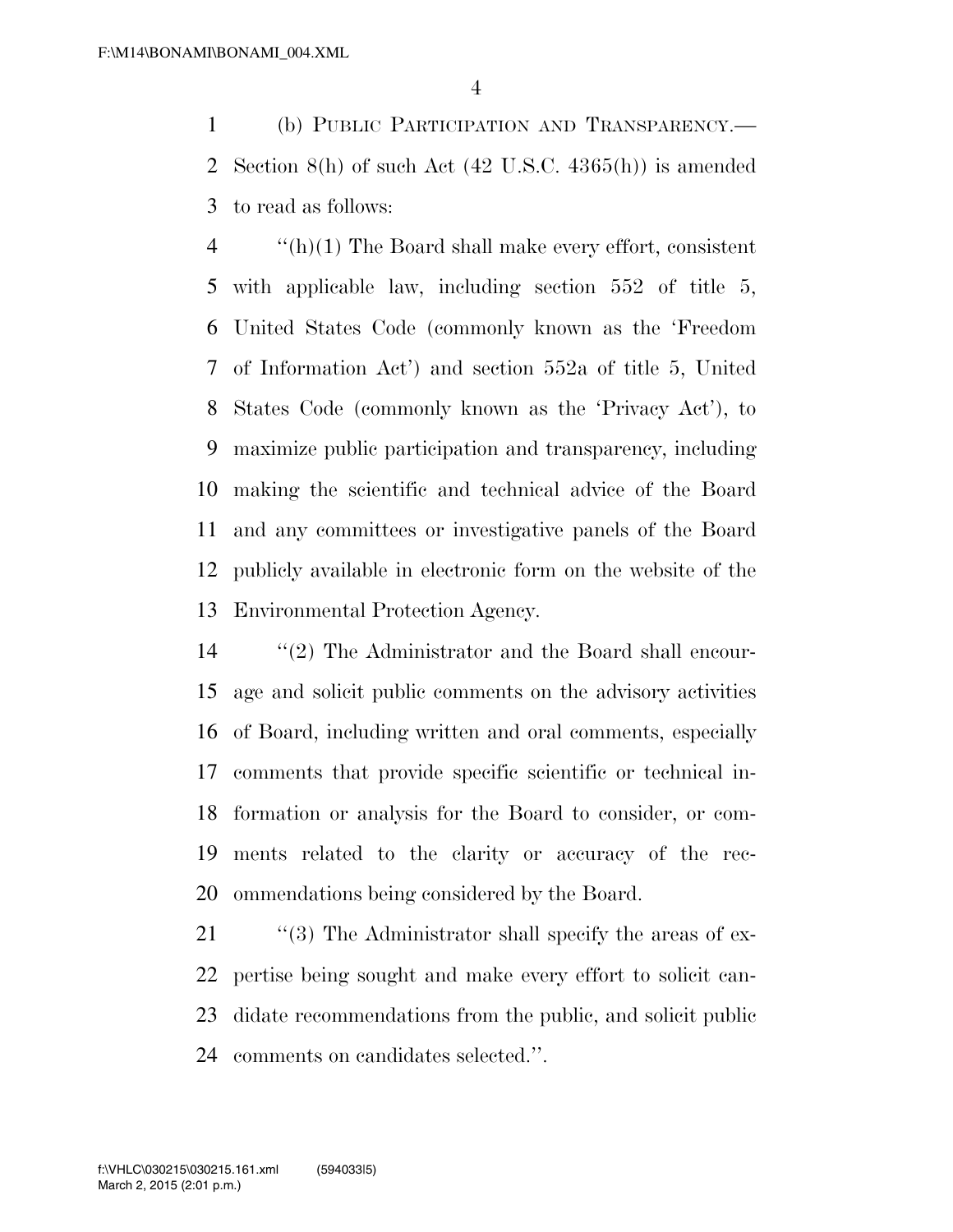(c) OPERATIONS.—Section 8 of such Act (42 U.S.C. 4365) is further amended by adding at the end the fol-lowing new subsection:

 $\frac{4}{10}$  ''(j)(1) In carrying out its advisory activities, the Board shall strive to avoid making policy determinations or recommendations, and, in the event the Board deter- mines that it would be appropriate or useful to offer policy advice, shall explicitly distinguish between scientific deter-minations and policy advice.

 ''(2) While recognizing that consensus recommenda- tions and conclusions are the most useful to the Adminis- trator and Congress, the Board shall ensure the views of all Board members, including dissenting views, are ade- quately incorporated into reports and recommendations from the Board.''.

## **SEC. 3. RELATION TO THE FEDERAL ADVISORY COM-MITTEE ACT.**

 Nothing in this Act or the amendments made by this Act shall be construed as supplanting the requirements of the Federal Advisory Committee Act (5 U.S.C. App.).